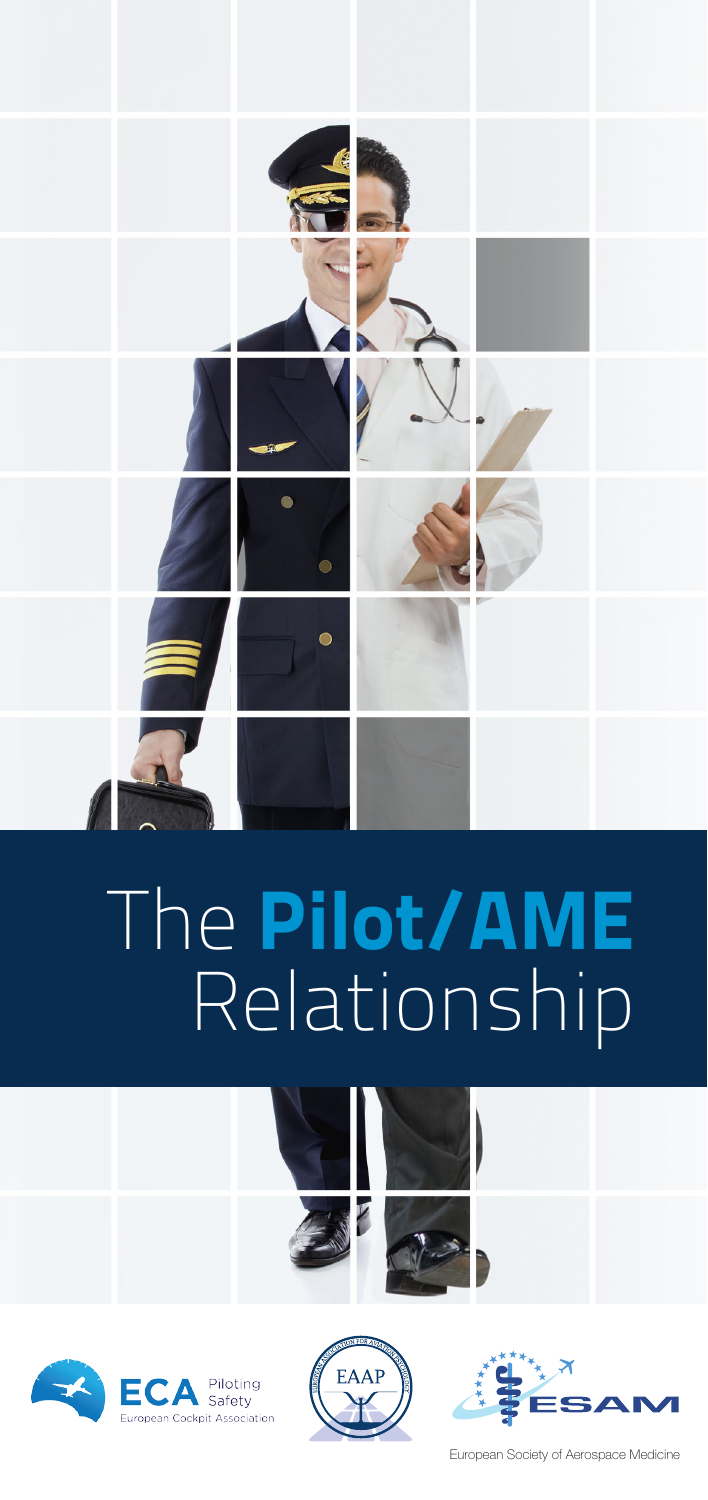## Introduction

Professionalism, honesty and trust are the building blocks of a good working relationship between an aeromedical examiner (AME) and a pilot. This does not happen overnight. It requires work from both parties.

Your AME shares the same aim as you: to keep you healthy,and flying safely. An ongoing relationship between you, the pilot, and your AME provides a firm basis for building up trust, enabling health promotion and facilitating better communication both during, and between, examinations. Most medical problems arise between medicals. The medical itself helps to identify, and thus prevent such problems.

AMEs and pilots together should foster a culture where disclosure by the pilot of potentially career threatening medical problems is likely. When it exists, the pilot can expect a supportive response to their problems and then both can work together towards a shared goal of a long and safe career in aviation.

## What you can expect from your Aviation Medical Examiner (AME)



Your AME is a doctor and should possess a higher qualification in Aerospace Medicine, be up to date with medical requirements, and have access to specialist support where this is required.

Your AME needs to understand both your life and social circumstances and nature of your employment as a pilot, so expect questions about your personal and family life, as well as your job. An understanding of your work pattern/rosters and employment contractual situation can be very important.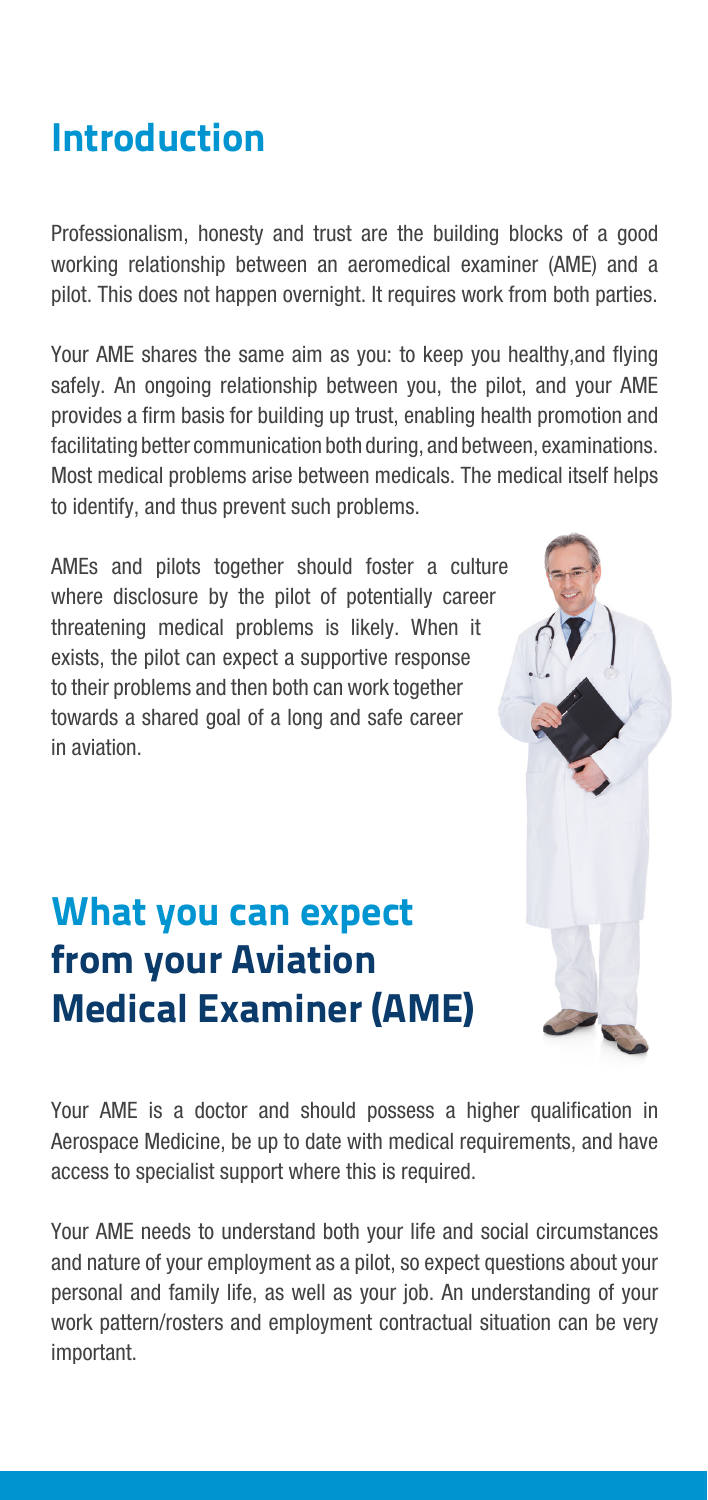If you identify any areas that you would like further support with as a result of such discussion, your AME can recommend various ways to address them outside of the medical, in order to prevent them becoming an issue that could impact your fitness to fly in the future. This might include Peer Support Programmes, specialised counseling, or support from a professional association. Anything that does not directly impact your fitness to fly will remain confidential between you and your AME.

#### Your AME:

- $\blacksquare$  should give adequate time for your appointment and practice from appropriate, and properly equipped, premises.
- should treat you with respect, and maintain the confidentiality of your medical information.
- should obtain written consent for your examination.
- $\blacksquare$  will expect you to answer both written and verbal questions, honestly and fully, and not omit any information.
- $\Box$  should respond to any concerns or questions you may have concerning your medical history, or the various clinical tests during your medical.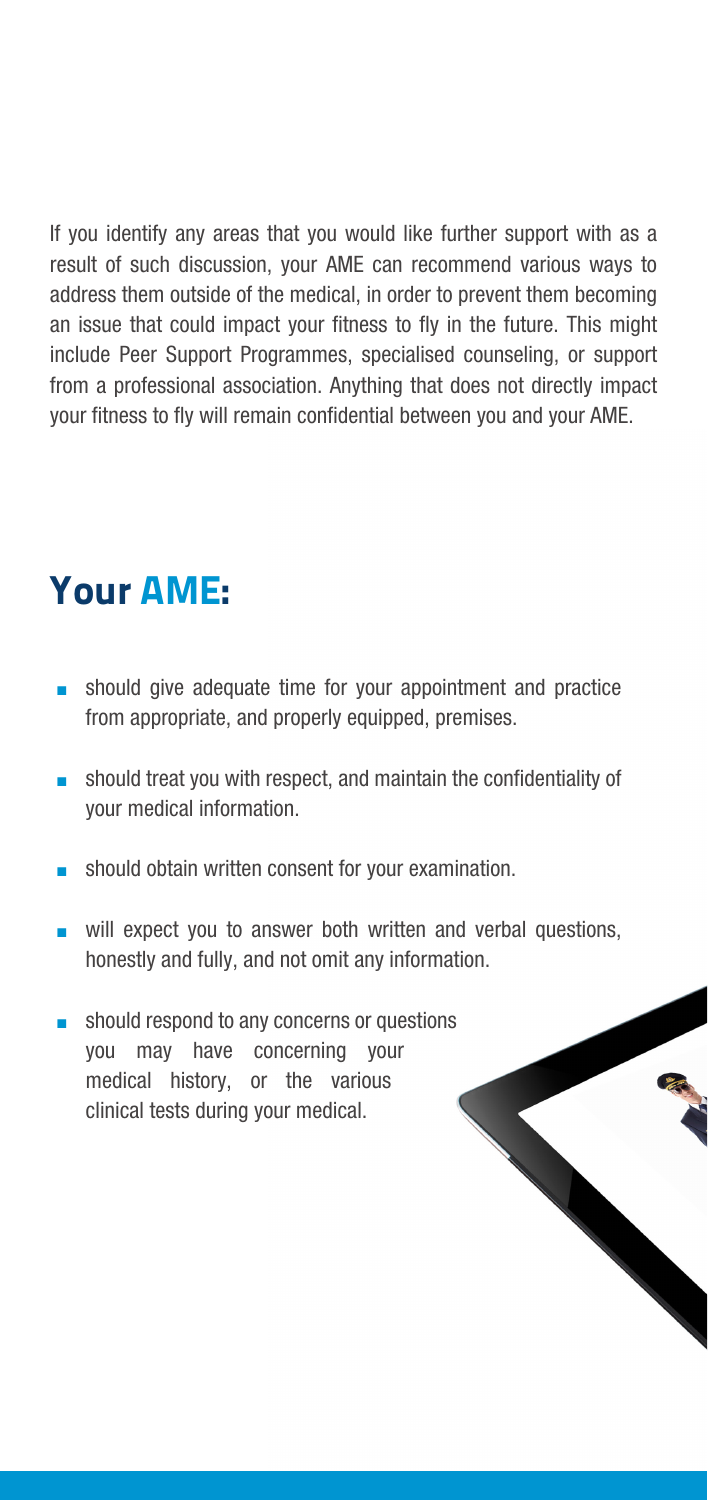# During the medical:

- <sup>n</sup> you should feel free to ask about any examination or test being performed. For example 'What is the reason for this part of the examination?'
- your AME will explain the medical certificate, and any limitations applied, and your obligation to notify any changes to your health status between medical examinations.
- your AME may recommend further health promotion actions, such as losing weight, giving up smoking, or other lifestyle changes that promote good psychosocial wellbeing.

If you are refused a medical certificate, a clear explanation of the reasons should be given to you, and what further actions are needed to re-gain certification. Your rights of appeal against the decision and access to a secondary review must be made clear.

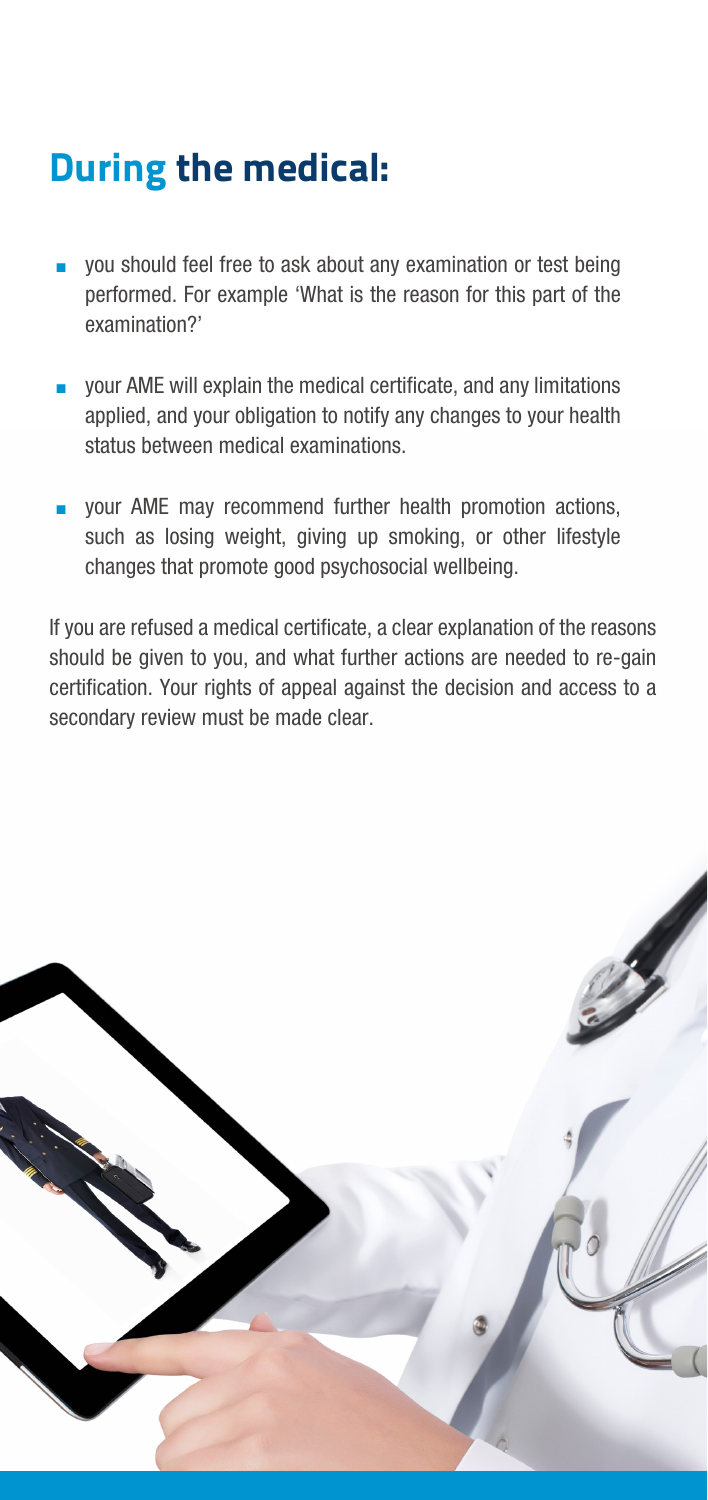## What an AME should know about the pilot

It is important for you to know that flight safety and a long, healthy and fulfilling career are the number one and two top priorities for a professional pilot.

> Commercial Aviation covers a wide spectrum of activities, from single pilot rotary operations such as an Air Ambulance, through to large, multicrew commercial airliners carrying hundreds of passengers. It is very important to enquire about the detail of the pilot's role and be aware of the different stresses and other health risks that might arise.

Up to date knowledge of the current issues in aviation, for example (but not only) different employment contract forms, fatigue and flight time limitations, are likely to enhance your understanding of the pilot's work environment.

It is important to know the pilot's nature of employment, particularly 'no fly, no pay' (zero-hours contracts) or other types of so-called 'atypical' contracts (self-employment, temporary agency work, pay-to-fly schemes, etc.).

You should understand the social context of the pilot's job. For example, family commitments, life stresses, distance from base and frequency of base changes, career status/level of seniority. Anything that does not directly impact the pilot's fitness to fly shall remain confidential between you and the pilot.

Be attentive to these matters and encourage the pilot to be open about them, particularly as it can easily be perceived by the pilot as 'not being a relevant part of the medical'.